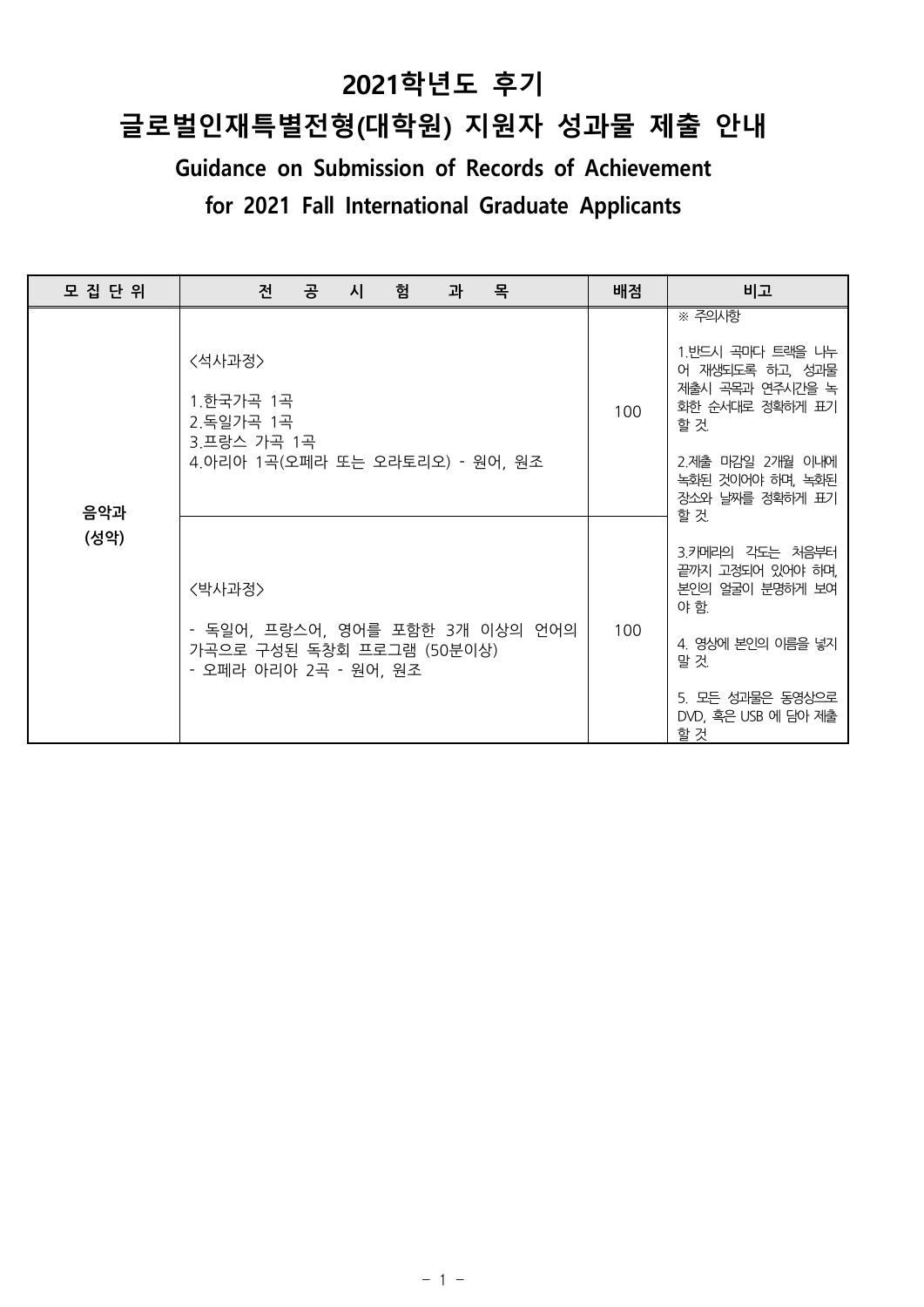| <b>Recruitment Unit</b>                | Repertoire requirements for USB Submission                                                                                                                                                                                                                              | Points | <b>Notes</b>                                                                                                                                                                                                                                                                                                   |
|----------------------------------------|-------------------------------------------------------------------------------------------------------------------------------------------------------------------------------------------------------------------------------------------------------------------------|--------|----------------------------------------------------------------------------------------------------------------------------------------------------------------------------------------------------------------------------------------------------------------------------------------------------------------|
|                                        | <master music="" of=""><br/>1.An art song in Korean<br/>2.An art song in German<br/>3.An art song in French<br/>4.An aria (opera or oratorio) in original language<br/>and key</master>                                                                                 | 100    | 1. Each piece should be<br>recorded in a separate<br>track. Also the title of the<br>piece and duration should<br>be marked in order<br>Only clips recorded<br>2<br>within 2 months of the<br>submission due date are<br>acceptable. Also, the place<br>where clip is produced and                             |
| <b>Music</b><br>(Vocal Music<br>Major) | <doctor arts="" musical="" of=""><br/>-A solo recital program with art songs in more<br/>than three languages including German, French<br/>and English (at least 50 minutes in duration)<br/>-Two operatic arias in original language<br/>and<br/>original key</doctor> | 100    | the date of recording<br>should be marked<br>3. The angle of camera<br>should be fixed from the<br>beginning to the end.<br>Also, the face of applicants<br>should be clearly visible<br>4. Do not indude applicants'<br>name in the clip<br>5. All the video recordings<br>must be submitted on<br>DVD or USB |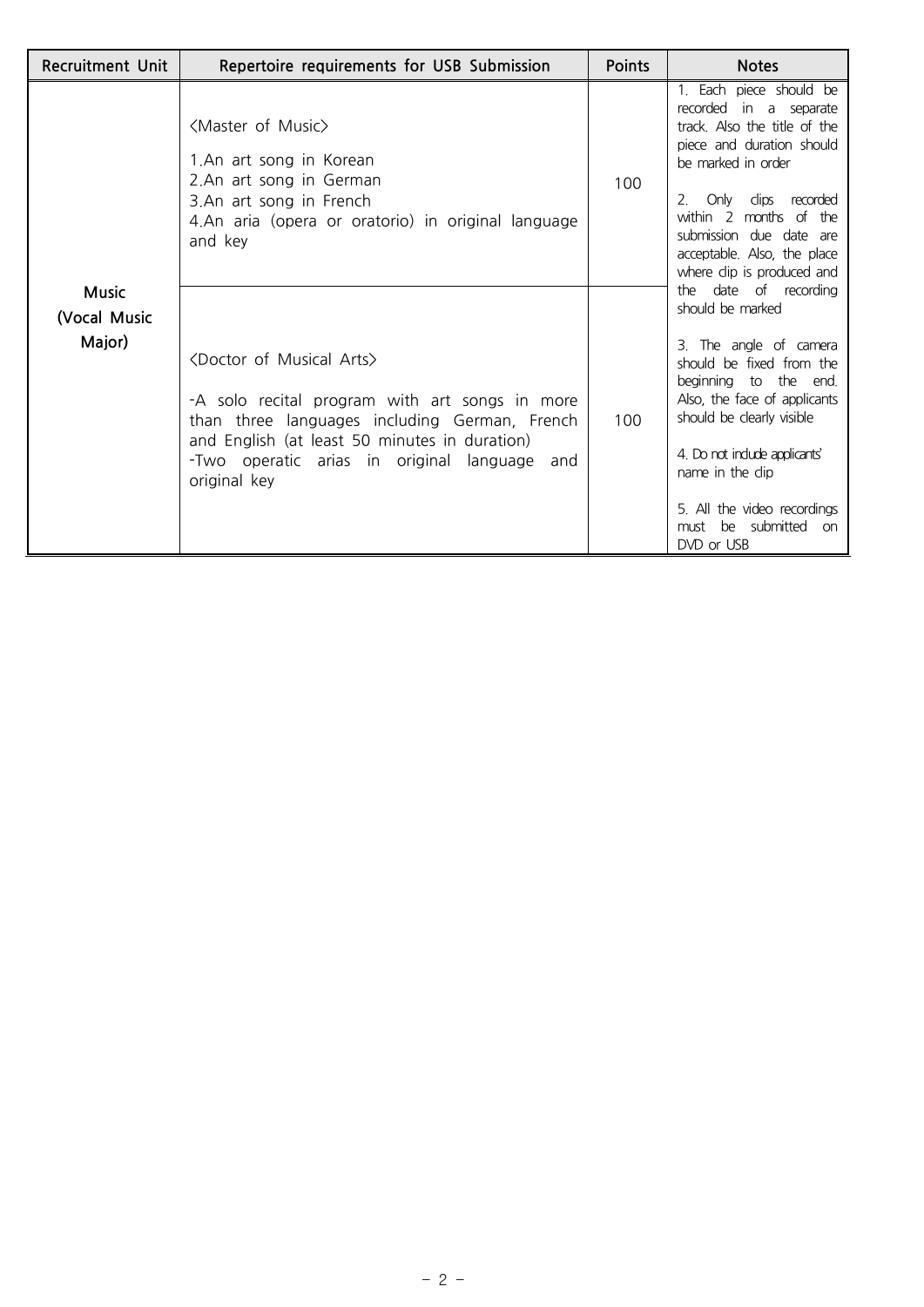| 모 집 단 위         |                                                                                                                                                                                    | 전 | 공 | 시 | 험 | 과 | 목                                              |                                          | 배점  | 비고                             |
|-----------------|------------------------------------------------------------------------------------------------------------------------------------------------------------------------------------|---|---|---|---|---|------------------------------------------------|------------------------------------------|-----|--------------------------------|
| 음악과<br>(작곡·지휘)  | <석사과정><br>- 작곡전공 : 포트폴리오(독주를 포함한 실내악 3곡 이상)<br>- 지휘전공 : 지휘실기<br>1.306 (1) C.M.v. Weber Oberon Overture J.306<br>1악장                                                                |   |   |   |   |   | 2 L.v.Beethoven Symphony No.2 in D Major Op.36 |                                          | 100 | ※ 주의사항<br>- 작곡전공<br>반드시 악보로 제출 |
|                 | <박사과정><br>- 작곡전공 : 포트폴리오(관현악 1곡 및 실내악 2곡 포함 총<br>5곡 이상)<br>- 지휘전공 : 지휘실기<br>1.306 (1) C.M.v. Weber Oberon Overture J.306<br>2 L.v. Beethoven Symphony No.2 in D Major Op.36<br>1악장 |   |   |   |   |   | 100                                            | - 지휘전공<br>두 곡 모두 직접 지휘하는<br>영상 제출(음원 포함) |     |                                |
| 음악과<br>(이론·음악학) | <석사과정><br>- 1,2,3 중 택 1<br>① 학위논문 1부<br>2 출판논문 1부<br>3 그 외 음악관련 논문(분석논문 등) 1부                                                                                                      |   |   |   |   |   |                                                |                                          | 100 |                                |
|                 | <박사과정>                                                                                                                                                                             |   |   |   |   |   |                                                |                                          |     |                                |
|                 | - ①,②,③ 중 택 1<br>① 학위논문 1부<br>② 출판논문 1부<br>3 그 외 음악관련 논문(분석논문 등) 1부                                                                                                                |   |   |   |   |   |                                                |                                          | 100 |                                |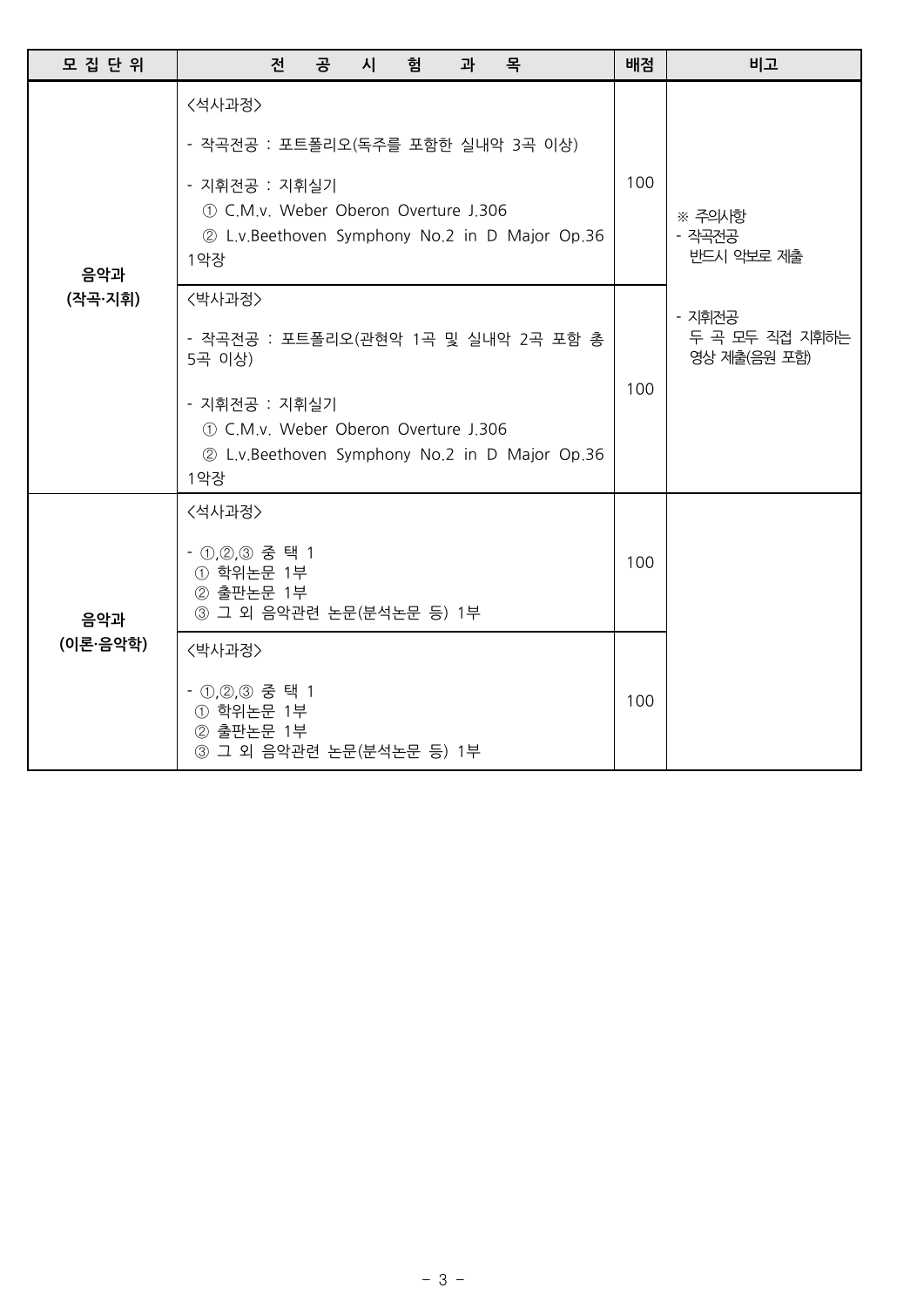| Recruitment Unit                             | Portfolio                                                                                                                                                                                                                                                                                                                                                                                                                                                                                                                                                                                                                                                                                                                                                                                                                                                                                                                                                                                                                                                                                         | Points                                                           | <b>Note</b>                                                                 |  |
|----------------------------------------------|---------------------------------------------------------------------------------------------------------------------------------------------------------------------------------------------------------------------------------------------------------------------------------------------------------------------------------------------------------------------------------------------------------------------------------------------------------------------------------------------------------------------------------------------------------------------------------------------------------------------------------------------------------------------------------------------------------------------------------------------------------------------------------------------------------------------------------------------------------------------------------------------------------------------------------------------------------------------------------------------------------------------------------------------------------------------------------------------------|------------------------------------------------------------------|-----------------------------------------------------------------------------|--|
|                                              | - Composition Major<br>Applicants for M.Mus course should submit at<br>least three works for chamber ensemble. Solo<br>work can also be included.<br>All Composition applicants must submit a prescreening portfolio.<br>Portfolio must include:<br>1. Two to four scores in PDF format (not Finale or<br>Sibelius)<br>1. A chronological list of completed compositions (PDF),<br>including date of composition, instrumentation,<br>duration, and any performances<br>1. If possible, recordings of performances. Note: the<br>preferred filename format for scores and recordings:<br><title>_<genre>_<year>.<br/>- Conducting Major<br/>Applicants for M.Mus course should submit both<br/>pieces below:<br/>1. C.M.v. Weber Oberon Overture J.306<br/>2 L.v. Beethoven Symphony No.2 in D Major</year></genre></title>                                                                                                                                                                                                                                                                       | 100                                                              |                                                                             |  |
| <b>Music</b>                                 | Op.36 $1st$ mov.<br>A video recording of a performance or rehearsal that displays<br>their conducting proficiency.<br>A repertoire list, clearly indicating the following:<br>- Works conducted in performance (including<br>date and group)                                                                                                                                                                                                                                                                                                                                                                                                                                                                                                                                                                                                                                                                                                                                                                                                                                                      | - Composition Major<br>All works should be<br>submitted in score |                                                                             |  |
| (Composition and<br><b>Conducting Major)</b> | - Composition Major<br>Applicants for D.M.A. course should submit more<br>than 5 works including an orchestral piece and<br>two chamber pieces<br>All Composition applicants must submit a prescreening portfolio.<br>Portfolio must include:<br>1. Two to four scores in PDF format (not Finale or<br>Sibelius)<br>1. A chronological list of completed compositions (PDF),<br>including date of composition, instrumentation,<br>duration, and any performances<br>1. If possible, recordings of performances. Note: the<br>preferred filename format for scores and recordings:<br><title>_<genre>_<year>.<br/>- Conducting Major<br/>Applicants for D.M.A. course should submit both<br/>pieces below:<br/>1.306 (1) C.M.v. Weber Oberon Overture J.306<br/>2 L.v. Beethoven Symphony No.2 in D Major<br/>Op.36 <math>1st</math> mov.<br/>A video recording of a performance or rehearsal that displays<br/>their conducting proficiency.<br/>A repertoire list, clearly indicating the following:<br/>- Works conducted in performance (including<br/>date and group)</year></genre></title> | 100                                                              | Conducting Major<br>All the video<br>recordings must be<br>submitted on USB |  |
| <b>Music</b><br>(Theory and                  | - Applicants for Master's course should submit at<br>least one of the articles listed below;<br>1 Thesis<br>2 Published paper<br>3 Scholarly article on music,<br>musicology, and music analysis, etc.                                                                                                                                                                                                                                                                                                                                                                                                                                                                                                                                                                                                                                                                                                                                                                                                                                                                                            | 100                                                              |                                                                             |  |
| <b>Musicology</b><br>Major)                  | - Applicants for Doctoral course should submit at<br>least one of the articles listed below;<br>1 Thesis<br>2 Published paper<br>3 Scholarly article on music,<br>musicology, and music analysis, etc.                                                                                                                                                                                                                                                                                                                                                                                                                                                                                                                                                                                                                                                                                                                                                                                                                                                                                            | 100                                                              |                                                                             |  |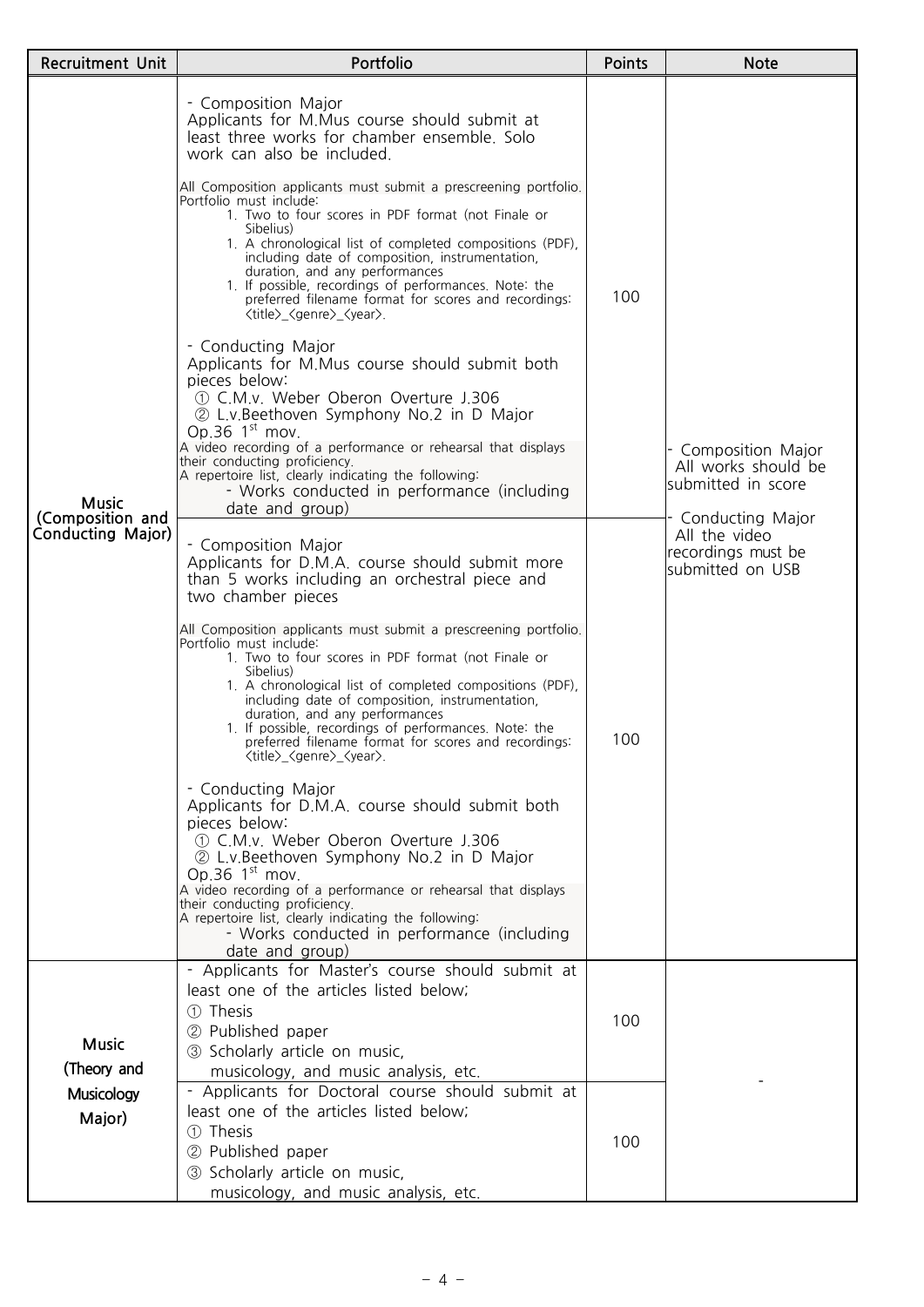| 모 집 단 위      | 공 시<br>목<br>겐<br>험<br>과                                                                            | 배점  | 비고                                                       |  |  |  |  |
|--------------|----------------------------------------------------------------------------------------------------|-----|----------------------------------------------------------|--|--|--|--|
| 음악과<br>(피아노) | (1) Etude 한 곡 또는 바로크시대 작품 중 한 곡<br>(2) 고전시대 작품을 포함한 서로 다른 3시대 작품<br>*반복 포함 통상 연주시간으로 총 40분 이상 프로그램 | 100 |                                                          |  |  |  |  |
| 음악과<br>(관현악) | 현악기: 붙임1 곡목 참조                                                                                     | 100 | ※ 주의사항<br>연주장면을 녹화한 편집하지<br>않은 영상이 담긴 USB를<br>성과물로 제출할 것 |  |  |  |  |
|              | 관악기: 붙임2 곡목 참조                                                                                     | 100 |                                                          |  |  |  |  |

| <b>Recruitment Unit</b>                           | Repertoire requirements for USB Submission                                                                                                                                                                       | Points | <b>Notes</b>                                                                         |
|---------------------------------------------------|------------------------------------------------------------------------------------------------------------------------------------------------------------------------------------------------------------------|--------|--------------------------------------------------------------------------------------|
| <b>Music</b><br>(Piano Major)                     | (1) An etude or a work from the Baroque period<br>A program from three different periods<br>(2)<br>including the classical era<br>* Programs are required to be at least 40 minutes<br>long including repetition | 100    |                                                                                      |
| <b>Music</b><br>(Orchestral<br>Instruments Major) | Strings: Refer to attachment 1 below                                                                                                                                                                             | 100    | Records of achievement<br>must be submitted in a<br>famat non-edited video<br>on USB |
|                                                   | Woodwind Brass: Refer to attachment 2 below                                                                                                                                                                      | 100    |                                                                                      |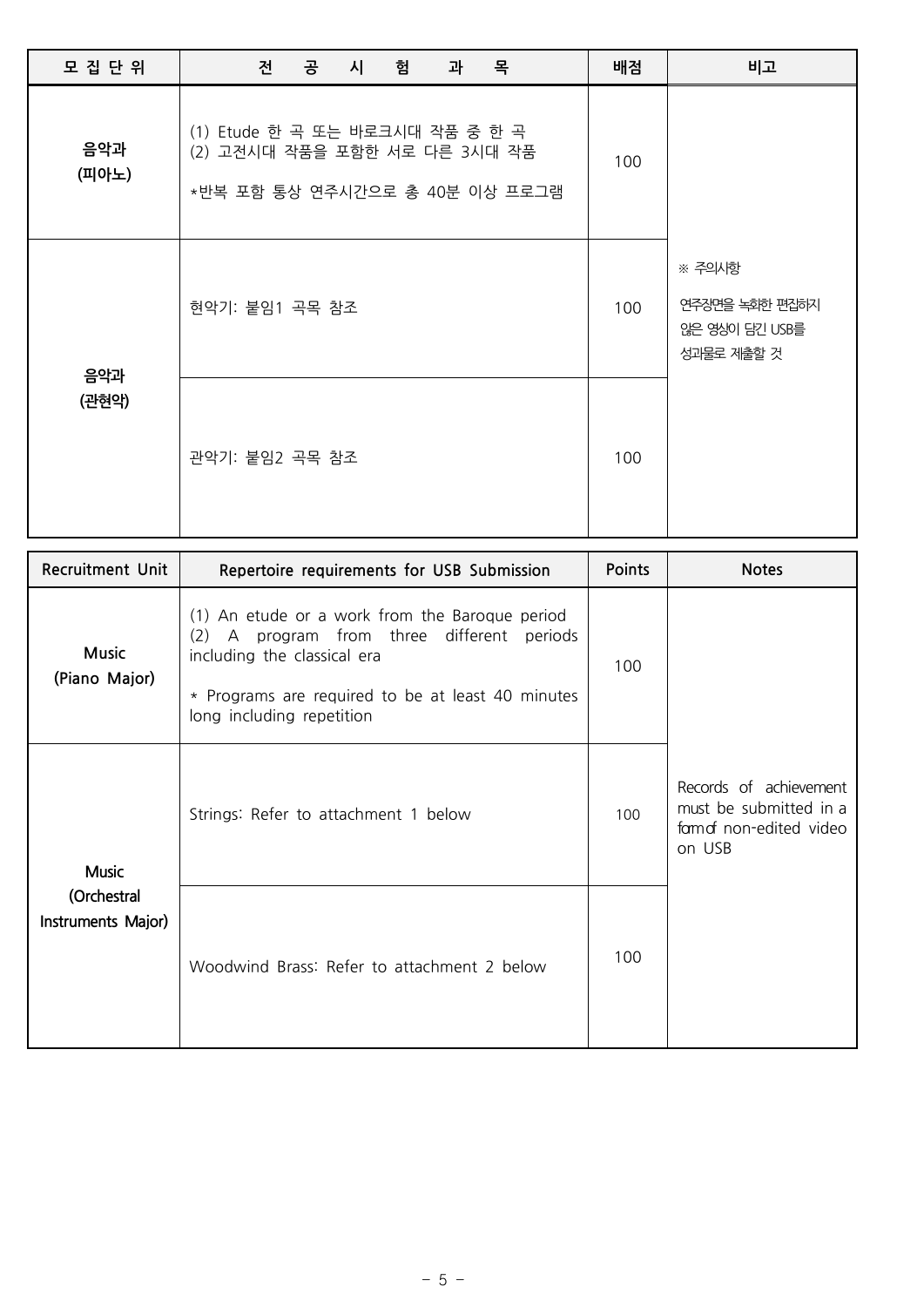| 모 집 단 위     |          | 성과물                                                                                                               | 배점  | 비고                                                  |  |
|-------------|----------|-------------------------------------------------------------------------------------------------------------------|-----|-----------------------------------------------------|--|
|             | 국악기악·성악  | <석사과정><br>① 자유곡 30분<br>② 포트폴리오 1부: 자기소개서(학력, 연주경력 포<br>함) 및 연구계획서. 팸플릿, 음반, 연주 영상 등 활<br>동 증빙자료                   | 100 | 연주장면을 녹화한<br>편집하지 않은 영상<br>이 담긴 USB를 성<br>과물로 제출할 것 |  |
| 음악과<br>(국악) |          | 〈박사과정〉<br>① 자유곡 30분<br>② 포트폴리오 1부: 자기소개서(학력, 연주경력 포<br>함) 및 연구계획서. 팸플릿, 음반, 연주 영상 등 활<br>동 증빙자료                   | 100 |                                                     |  |
|             | 국악 작곡·지휘 | <석사과정><br>포트폴리오 1부: 본인 창작곡 1곡 포함 (자유편성)<br>자기소개서(학력. 연주경력 포함) 및 연구계획서                                             | 100 | 반드시<br>악보로                                          |  |
|             |          | 〈박사과정〉<br>포트폴리오 1부: 본인 창작곡 1곡 포함 (자유편성)<br>자기소개서(학력. 연주경력 포함) 및 연구계획서                                             | 100 | 제출                                                  |  |
|             | 한국음악학    | <석사과정><br>- 1,2 중 택 1<br>① 국내·국제 학술지 게재 논문 1부<br>② 학술지 투고 경력 1부<br>※ 논문주제는 한국음악 또는 인류음악학 관련<br>※ 한국어초록 또는 영문초록 필요 | 100 |                                                     |  |
|             |          | 〈박사과정〉<br>① 국내·국제 학술지 게재 논문 1부<br>※ 논문주제는 한국음악 또는 인류음악학 관련<br>※ 한국어초록 또는 영문초록 필요                                  | 100 |                                                     |  |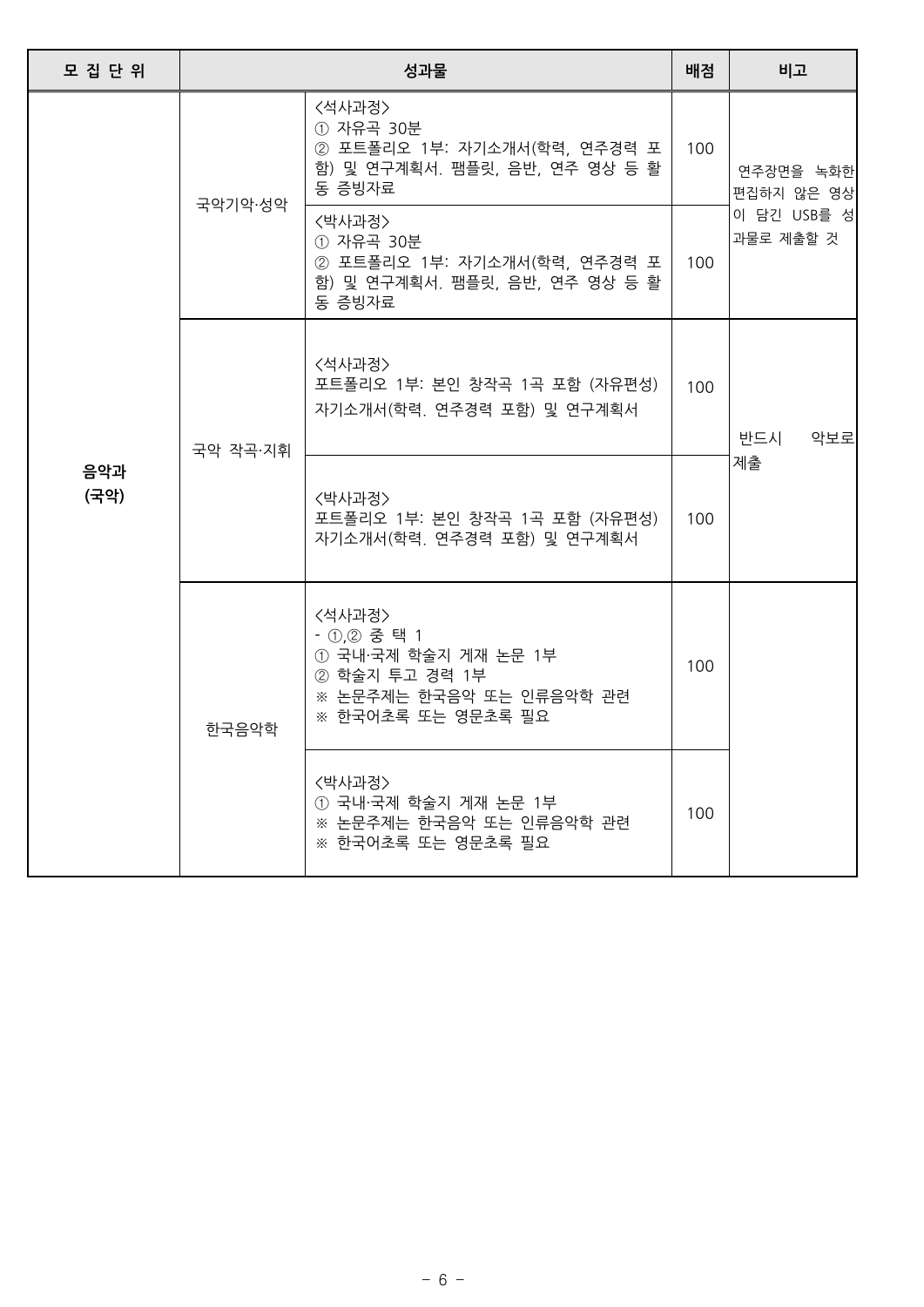| Recruitment<br>Unit            |                                                    | Repertoire requirements for USB Submission                                                                                                                                                                                                                                                                                                                                                                                                                          | Points | <b>Notes</b>                                                                                    |
|--------------------------------|----------------------------------------------------|---------------------------------------------------------------------------------------------------------------------------------------------------------------------------------------------------------------------------------------------------------------------------------------------------------------------------------------------------------------------------------------------------------------------------------------------------------------------|--------|-------------------------------------------------------------------------------------------------|
|                                | Korean<br>Instrumental<br>music and<br>Vocal music | <master's program=""><br/>1 Playing more than 30 minutes<br/>2 One copy of portfolio including: A<br/>letter of self-introduction (that includes<br/>educational<br/>background<br/>and<br/>performance experience) and a research<br/>Freely<br/>organize<br/>proposal.<br/>with<br/>pamphlets, albums, performance videos<br/>or etc.<br/><doctoral program=""><br/>1 Playing more than 30 minutes<br/>2 One copy of portfolio including: A</doctoral></master's> | 100    | Records of<br>achievement<br>must be<br>submitted in a<br>form of<br>non-edited<br>video on USB |
|                                |                                                    | letter of self-introduction (that includes<br>educational<br>background<br>and<br>performance experience) and a research<br>Freely<br>organize<br>with<br>proposal.<br>pamphlets, albums, performance videos<br>or etc.                                                                                                                                                                                                                                             | 100    |                                                                                                 |
| <b>Music</b><br>(Korean Music) | Korean Music<br>Compostion<br>and<br>Conducting    | <master's program=""><br/>One copy of portfolio including:<br/>one<br/>self-composed song<br/>letter of self-introduction<br/>(that<br/>A<br/>includes educational background and<br/>performance experience), and a research<br/>proposal</master's>                                                                                                                                                                                                               | 100    | All works must                                                                                  |
|                                |                                                    | <doctoral program=""><br/>One copy of portfolio including:<br/>one<br/>self-composed song<br/>self-introduction<br/>of<br/>letter<br/>(that<br/>includes educational background and<br/>performance experience), and a research<br/>proposal</doctoral>                                                                                                                                                                                                             | 100    | be submitted in<br>score                                                                        |
|                                | Korean<br>Musicology                               | <master's program=""><br/>-Choose one between 1 and 2<br/>1) one copy of a paper published in a<br/>Korean or international journal<br/>one copy of a list of journal<br/>(2)<br/>contributions<br/>* Topic of papers must be in the fields<br/>of Korean music or ethnomusicology<br/>* Abstract in Korean or English is<br/>required</master's>                                                                                                                   | 100    |                                                                                                 |
|                                |                                                    | <doctoral program=""><br/>1) one copy of a paper published in a<br/>Korean or international journal<br/>* Topic of papers must be in the fields<br/>of Korean music or ethnomusicology<br/>* Abstract in Korean or English is<br/>required</doctoral>                                                                                                                                                                                                               | 100    |                                                                                                 |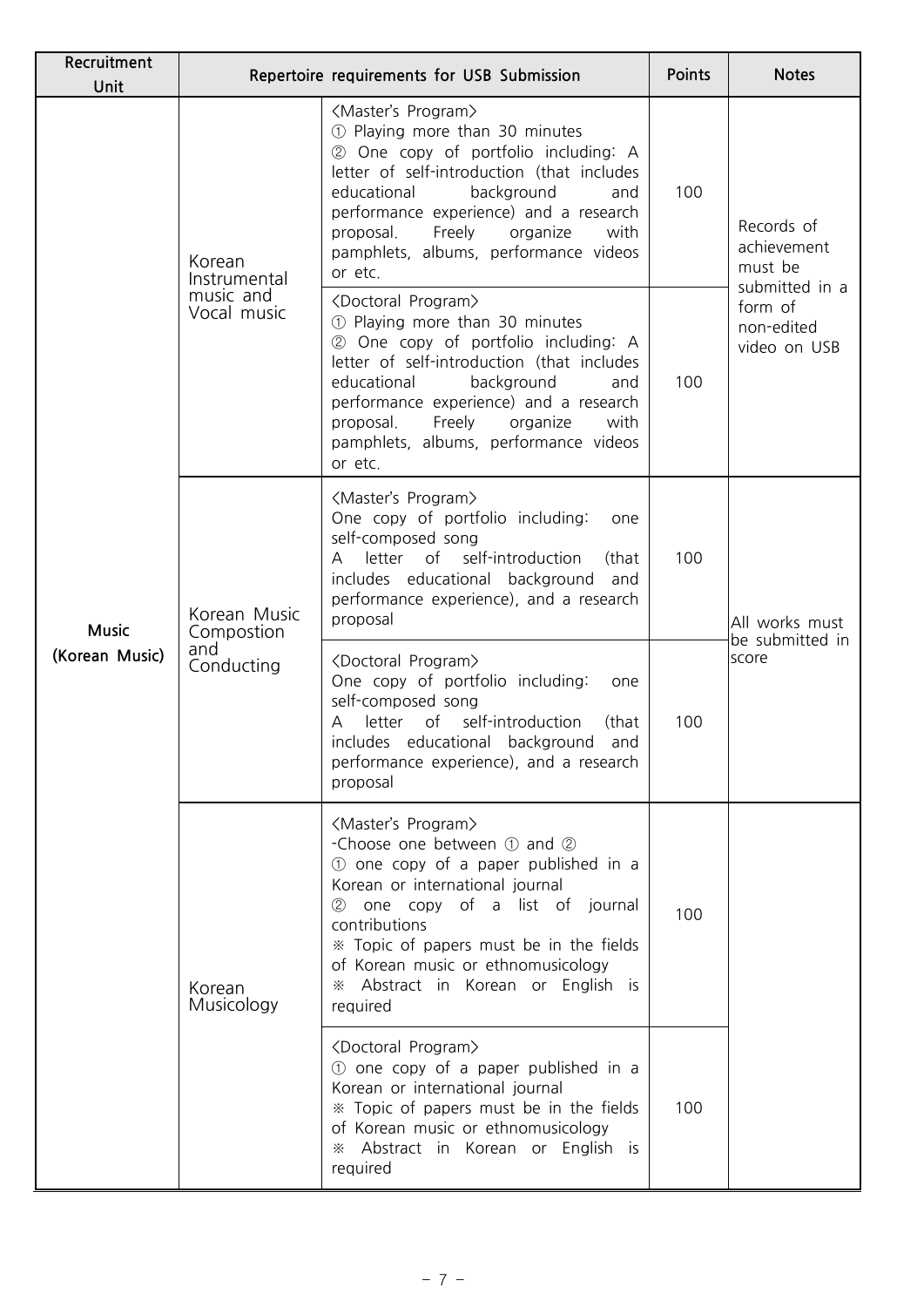# (붙임1)

# **현악**

| 현악           |       |                                                                                 |     |    |
|--------------|-------|---------------------------------------------------------------------------------|-----|----|
| 모 집 단 위      |       | 전 공 시 험 과 목                                                                     | 배점  | 비고 |
| 음악과<br>(관현악) | 바이올린  | 1) 무반주 바하 소나타 1,2,3번 중 한 곡,<br>느린 악장과 빠른 악장                                     | 50  |    |
|              |       | 2) 낭만파 협주곡 한 곡 전악장                                                              | 50  |    |
|              |       | 1) 첼로 바하 6 무반주 조곡 중 한 곡 택일하여<br>프렐류드와 지그                                        | 50  |    |
|              | 비올라   | 2) W. Walton 협주곡/B. Bartok 협주곡/<br>P. Hindemith Der Schwanendreher 중 택일,<br>전악장 | 50  |    |
|              | 첼로    | 1) 바하 무반주 조곡 4,5,6번 중 한 곡 택일하여<br>프렐류드와 지그                                      | 50  |    |
|              |       | 2) 협주곡 한 곡 전악장                                                                  | 50  |    |
|              | 하프    | 자유곡 (30분 이상 연주)                                                                 | 100 |    |
|              | 클래식기타 | 자유곡 (30분 이상 연주)                                                                 | 100 |    |
|              | 더블베이스 | 자유곡 (30분 이상 연주)                                                                 | 100 |    |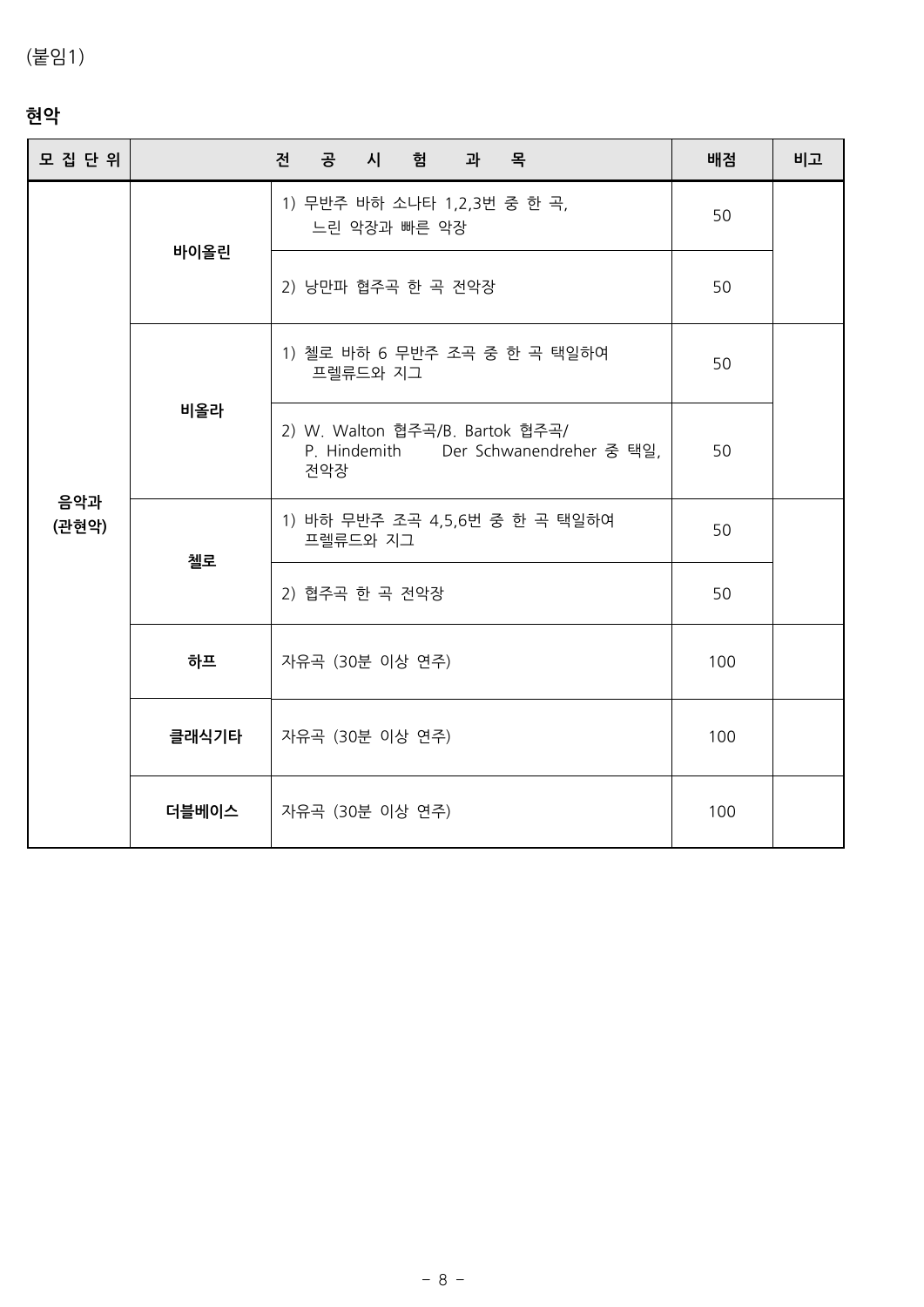# **(attachment 1) Strings**

| Recruitment<br>Unit                                  |                | Repertoire                                                                                                                       |     |  |  |  |
|------------------------------------------------------|----------------|----------------------------------------------------------------------------------------------------------------------------------|-----|--|--|--|
|                                                      | Violin         | 1) One of the Piece of Solo Sonata<br>No.1, 2, 3<br>Slow Movement and Fast Movement                                              | 50  |  |  |  |
|                                                      |                | 2) One Romantic concerto (All Movements)                                                                                         | 50  |  |  |  |
|                                                      |                | 1) One of the Six Suites for Unaccompanied<br>Cello No. 1~6 (Prelude and Gigue)                                                  | 50  |  |  |  |
| <b>Music</b><br>(Orchestral<br>Instruments<br>Major) | Viola          | 2) Choose One Concerto (All Movements)<br>-1. W. Walton Concerto<br>-2. B.Bartok Concerto<br>-3. P. Hindemith DER Schwanendreher | 50  |  |  |  |
|                                                      | Cello          | 1) One of the Six Suites for Unaccompanied<br>Cello No. 4,5,6 (Prelude and Gigue)                                                | 50  |  |  |  |
|                                                      |                | 2) A Piece of Cello Concerto (All Movements)                                                                                     | 50  |  |  |  |
|                                                      | Harp           | Playing more than 30 minutes.                                                                                                    | 100 |  |  |  |
|                                                      | Guitar         | Playing more than 30 minutes.                                                                                                    | 100 |  |  |  |
|                                                      | Contra<br>bass | Playing more than 30 minutes.                                                                                                    | 100 |  |  |  |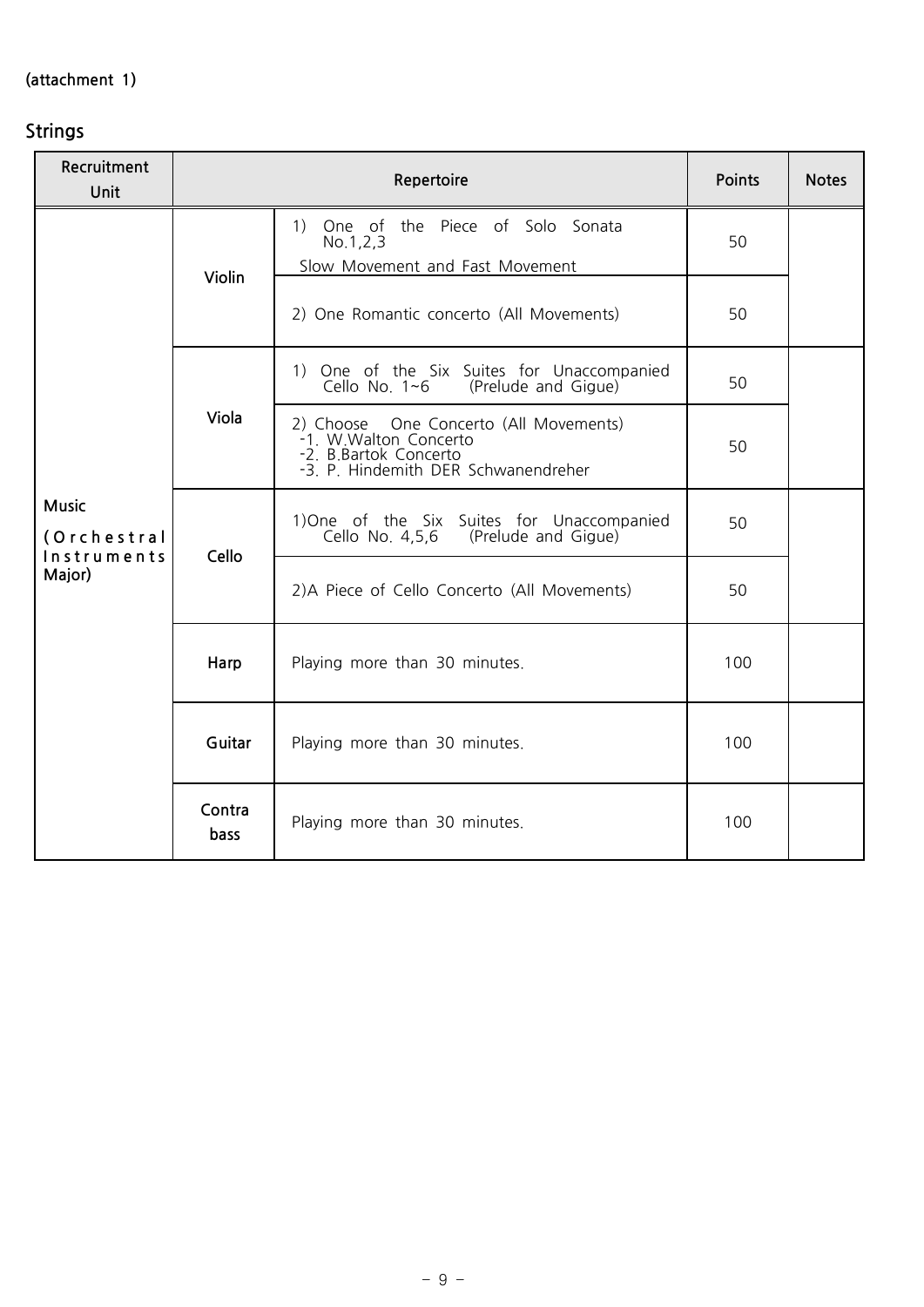# (붙임2) **※ Percussion을 제외한 모든 악기는 암보로 연주하되, 밑줄 친 곡은 악보를 보아도 <sup>됨</sup>**

## **관악**

| 모집단위                                                  |                | 과 목<br>공<br>시<br>전<br>험                                                                                                                                                                                                                                                                                                                                                                                                                                                                                            | 배점  | 비고 |
|-------------------------------------------------------|----------------|--------------------------------------------------------------------------------------------------------------------------------------------------------------------------------------------------------------------------------------------------------------------------------------------------------------------------------------------------------------------------------------------------------------------------------------------------------------------------------------------------------------------|-----|----|
|                                                       | <b>Flute</b>   | 1. Mozart Concerto No. 2 in D Major, 전악장 (카덴<br>자 포함)<br>2. Orchestral excerpts (by Jeanne Baxtresser)<br>1 Beethoven - Leonoré Overture No. 3<br>2 Debussy - Prelude to the Afternoon of a Faun<br>3 Brahms - Symphony No. 4 in e minor, 4악장<br>4 Saint-Saëns - Carnival of the Animals<br>5 Ravel - Daphnis et Chloe<br>3. 1950년 이후 작곡된 조성이 없는(atonal) 현대곡 1<br>큨                                                                                                                                                | 100 |    |
|                                                       | Oboe           | 1. W. A Mozart : Concerto in C Major<br>2. R. Schumann: Adagio and Allegro, Op. 70<br>3. 1950년 이후 착곡된 조성이 없는(atonal) 현대곡 1<br>곡<br>4. Orchestral excerpts<br>1 J. Brahms - Violin Concerto<br>2 I. Stravinsky - Pulcinella<br>3 L. V. Beethoven - Symphony No. 3<br>4 G. Rossini - Overture la scala di seta<br>5) R. Strauss - Don Juan                                                                                                                                                                           | 100 |    |
| <b>Music</b><br>(Orchestral<br>Instruments<br>Majaor) | Clarinet       | 1. W. A Mozart : Concerto in A Major<br>2. R. Schumann : Fantasiestucke Op. 73<br>3. 1950년 이후 작곡된 조성이 없는(atonal) 현대곡 1<br>軎<br>4. Orchestral excerpts<br>1 L.v. Beethven - Symphony No. 4<br>2 R. Korsakov - Scheherazade<br>3 F. Schubert - Unfinished<br>4 L.v. Beethoven - Symphony No. 6<br>5 P. Tchaikovsky - Symphony No. 6                                                                                                                                                                                  | 100 |    |
|                                                       | <b>Bassoon</b> | 1. W. A Mozart: Concerto KV. 191 in Bb Major<br>2. P. Hindemith - Sonata for Bassoon<br>3. 1950년 이후 작곡된 조성이 없는(atonal) 현대곡 1<br><u>곡</u><br>4. Orchestral excerpts<br>1 W. A. Mozart - La nozze di figaro<br>2 I. Stravinsky - Le sacre du printemps<br>3) M. Ravel - Bolero<br>4 P. Tchaikovsky - Symphony No. 5<br>5 L.v. Beethoven - Symphony No. 4                                                                                                                                                             | 100 |    |
|                                                       | Saxophone      | 1. J. Ibert : Concertino da Camera 및 자유곡 1곡<br>2. Orchestral excerpts<br>1 G. Bizet - L'arlesienne<br>2 M. Ravel - Bolero<br>3 M. Mussorgsky - Tableaux<br>4 S. Prokofiev - Romeo and Juliette                                                                                                                                                                                                                                                                                                                     | 100 |    |
|                                                       | Horn           | 1. R. Glière Horn Concerto in Bb Major, Op. 91, 1<br>악장 (카덴자 포함)<br>2. W. A. Mozart Horn Concerto in Eb Major K.<br>495, 1악장 (카덴자 제외)<br>3. Orchestral Excerpts (Compiled and Edited by<br>Arthur Labar)<br>(1) J. Brahms - Symphony No. 3 in F Major Op.<br>90, 3악장<br>2) L.v. Beethoven – Symphony No. 3 in Eb Major Op.<br>55, 3악장 (Trio 1st, 2nd Horn)<br>3) L.v. Beethoven - Symphony No. 9 in d minor<br>Op. 125, 3악장 4th Horn Solo<br><u>4 P. I. Tchaikovsky – Symphony No. 5 in e</u><br>minor Op. 64, 2악장 | 100 |    |
|                                                       | <b>Trumpet</b> | (5) R. Strauss - Till Eulenspiegel's Merry Pranks<br>J. Haydn : Concerto in Eb Major(Bb 악기 사용)<br>및<br>자유곡 1곡                                                                                                                                                                                                                                                                                                                                                                                                      | 100 |    |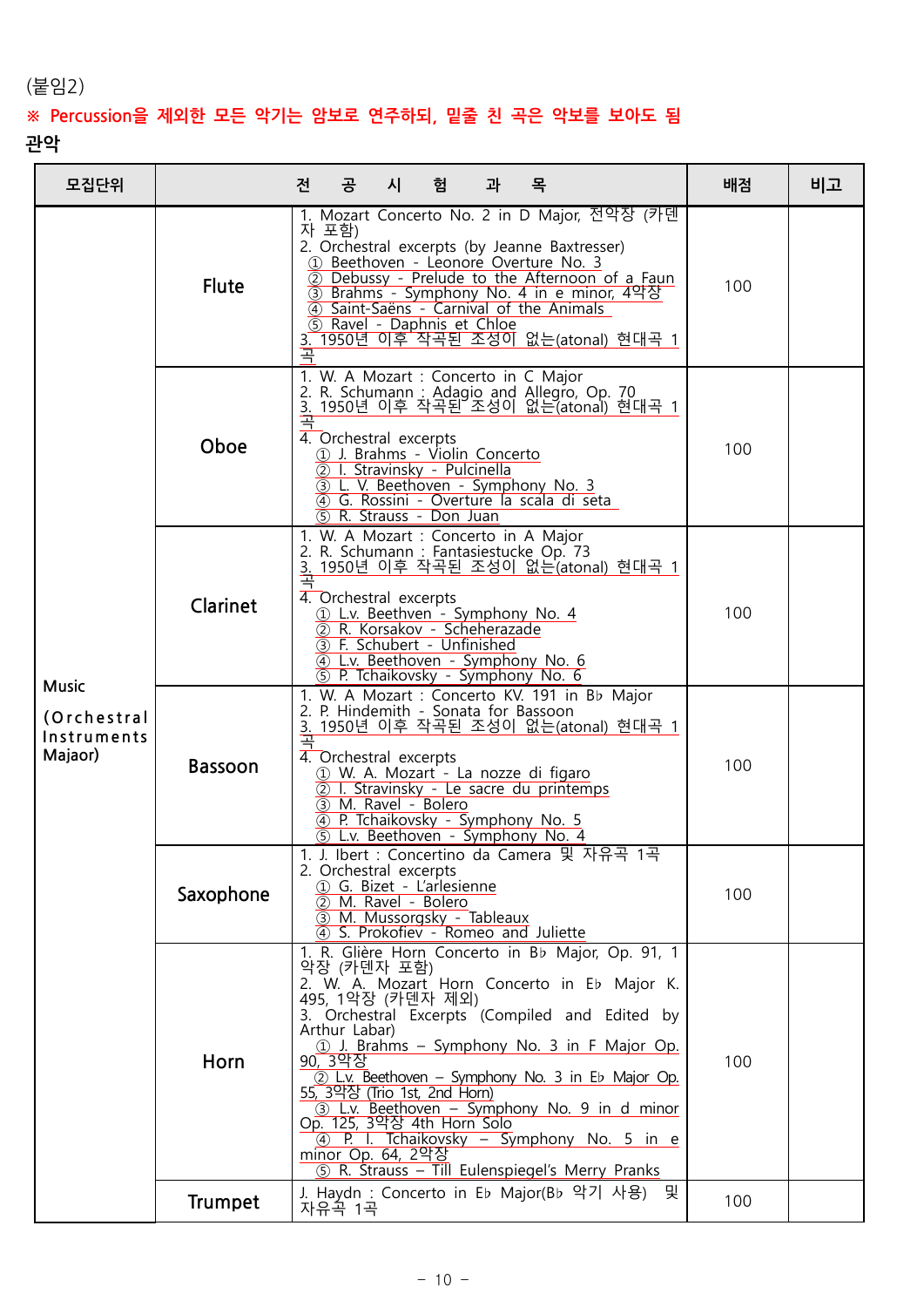| <b>Trombone</b> | G. F. Handel: Concerto in f minor 및 자유곡 1곡                                                                                                                                                                                                                                                                                                                                                    | 100 |  |
|-----------------|-----------------------------------------------------------------------------------------------------------------------------------------------------------------------------------------------------------------------------------------------------------------------------------------------------------------------------------------------------------------------------------------------|-----|--|
| Tuba            | R.v. Williams : Concerto for Bass Tuba 및 자유곡<br>1곡                                                                                                                                                                                                                                                                                                                                            | 100 |  |
| Percussion      | 1. I. Xenakis (Multi Percussion) / Rebonds B for<br>Percussion Solo<br>2. E. Carter(Timpani) / Eight Pieces for 4 Timpani<br>$\overline{P}$<br>1곡<br>3. 자유곡 1곡 (Marimba)<br>4. Orchestra Excerpts<br>- L.v. Beethoven / Symphony No. 9 (Timpani)<br>- Rimsky-Korsakov / Scheherazade (Snare Drum)<br>- G. Gershwin / Poggy & Bess (Xylophone)<br>- A. Dvorak / Carnival Overture (Tambourine) | 100 |  |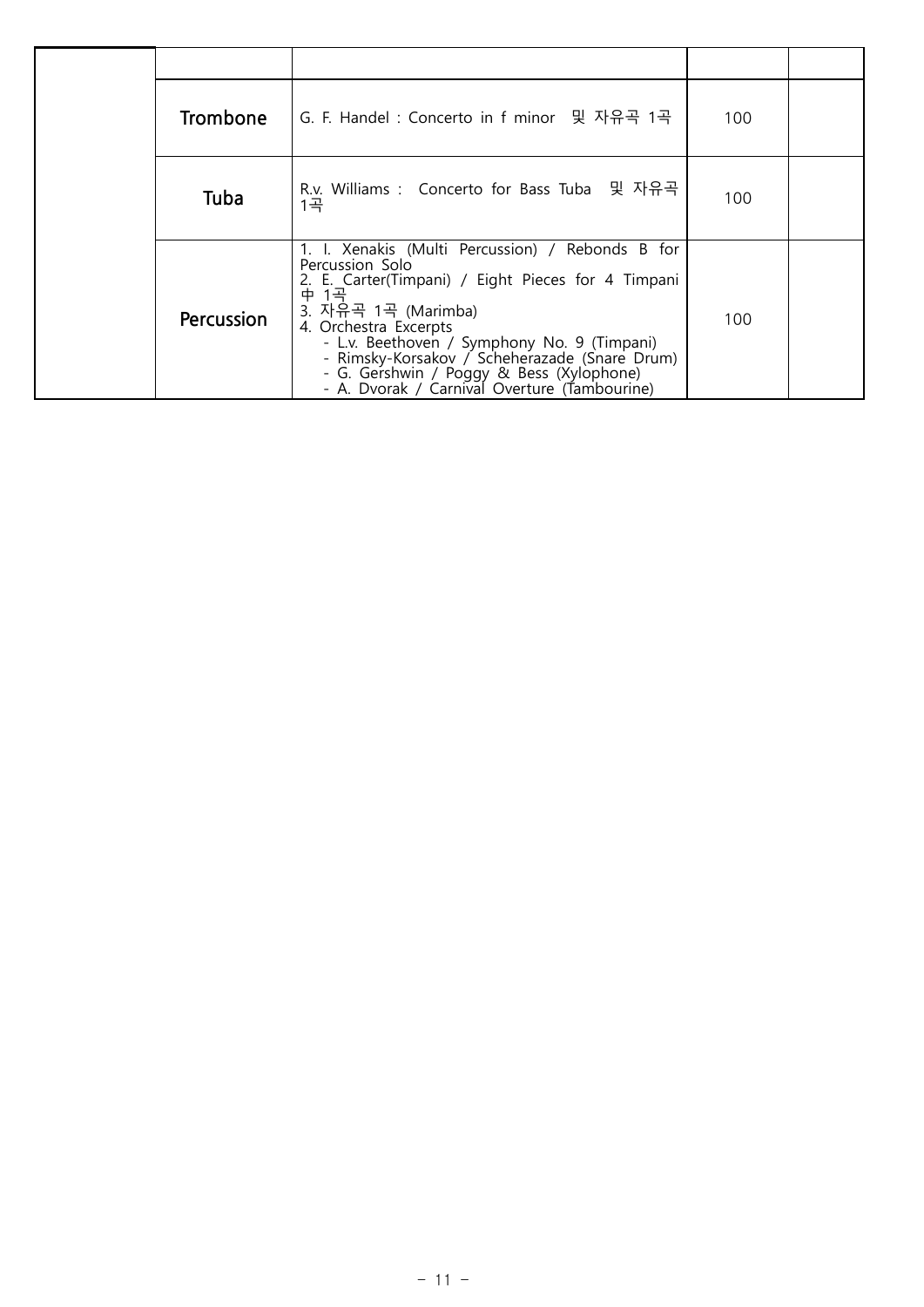### **(attachment 2)**

# **All instrument players except percussion players must memorize the scores, but the scores for underlined pieces can be seen.**

# **Woodwind/Brass/Percussion**

| Recruitment<br>Unit                                   | Repertoire     |                                                                                                                                                                                                                                                                                                                                                                                                                                                                                                                                                                                                                                                                           |     | <b>Notes</b> |
|-------------------------------------------------------|----------------|---------------------------------------------------------------------------------------------------------------------------------------------------------------------------------------------------------------------------------------------------------------------------------------------------------------------------------------------------------------------------------------------------------------------------------------------------------------------------------------------------------------------------------------------------------------------------------------------------------------------------------------------------------------------------|-----|--------------|
| <b>Music</b><br>(Orchestral<br>Instruments<br>Majaor) | <b>Flute</b>   | 1. Mozart Concerto No. 2 in D Major, All Movements<br>(with Cadenza)<br>2. Orchestral excerpts (by Jeanne Baxtresser)<br>1 Beethoven - Leonoré Overture No. 3<br>2 Debussy - Prelude to the Afternoon of a Faun<br>$4^{\text{th}}$<br>3 Brahms - Symphony No. 4 in e minor,<br>Movement<br>4 Saint-Saëns - Carnival of the Animals<br>5 Ravel - Daphnis et Chloe<br>3. Choose One Atonal Piece Composed after 1950.                                                                                                                                                                                                                                                       | 100 |              |
|                                                       | Oboe           | 1. W. A Mozart : Concerto in C Major<br>2. R. Schumann: Adagio and Allegro, Op. 70<br>3. Choose One Atonal Piece Composed after 1950.<br>4. Orchestral excerpts<br>1 J. Brahms - Violin Concerto<br>2 I. Stravinsky - Pulcinella<br>3 L. V. Beethoven - Symphony No. 3<br>4 G. Rossini - Overture la scala di seta<br>5) R. Strauss - Don Juan                                                                                                                                                                                                                                                                                                                            | 100 |              |
|                                                       | Clarinet       | 1. W. A Mozart : Concerto in A Major<br>2. R. Schumann: Fantasiestucke Op. 73<br>3. Choose One Atonal Piece Composed after 1950.<br>4. Orchestral excerpts<br>1 L.v. Beethven - Symphony No. 4<br>2 R. Korsakov - Scheherazade<br>3 F. Schubert - Unfinished<br>4 L.v. Beethoven - Symphony No. 6<br>5 P. Tchaikovsky - Symphony No. 6                                                                                                                                                                                                                                                                                                                                    | 100 |              |
|                                                       | <b>Bassoon</b> | 1. W. A Mozart: Concerto KV. 191 in Bb Major<br>2. P. Hindemith - Sonata for Bassoon<br>3. Choose One Atonal Piece Composed after 1950.<br>4. Orchestral excerpts<br>1 W. A. Mozart - La nozze di figaro<br>2 I. Stravinsky - Le sacre du printemps<br>3 M. Ravel - Bolero<br>4 P. Tchaikovsky - Symphony No. 5<br>$\overline{5}$ L.v. Beethoven - Symphony No. 4                                                                                                                                                                                                                                                                                                         | 100 |              |
|                                                       | Saxophon<br>e  | 1. J. Ibert : Concertino da Camera & Choose One<br>Elective Piece<br>2. Orchestral excerpts<br>1 G. Bizet - L'arlesienne<br>2 M. Ravel - Bolero<br>3 M. Mussorgsky - Tableaux<br>4 S. Prokofiev - Romeo and Juliette                                                                                                                                                                                                                                                                                                                                                                                                                                                      | 100 |              |
|                                                       | Horn           | 1. R. Glière Horn Concerto in Bb Major, Op. 91, 1st<br>Movement (with Cadenza)<br>2. W. A. Mozart Horn Concerto in Eb Major K. 495, $1^{st}$<br>Movement (without Cadenza)<br>3. Orchestral Excerpts (Compiled and Edited by Arthur<br>Labar)<br>1 J. Brahms – Symphony No. 3 in F Major Op. 90,<br>3 <sup>rd</sup> Movement<br>2 L.v. Beethoven - Symphony No. 3 in Eb Major Op. 55,<br>3rd Movement (Trio 1st, 2nd Horn)<br>3) L.v. Beethoven - Symphony No. 9 in d minor Op.<br>125, 3 <sup>rd</sup> Movment 4th Horn Solo<br>4 P. I. Tchaikovsky – Symphony No. 5 in e minor<br>Op. 64, 2 <sup>nd</sup> Movement<br>(5) R. Strauss - Till Eulenspiegel's Merry Pranks | 100 |              |